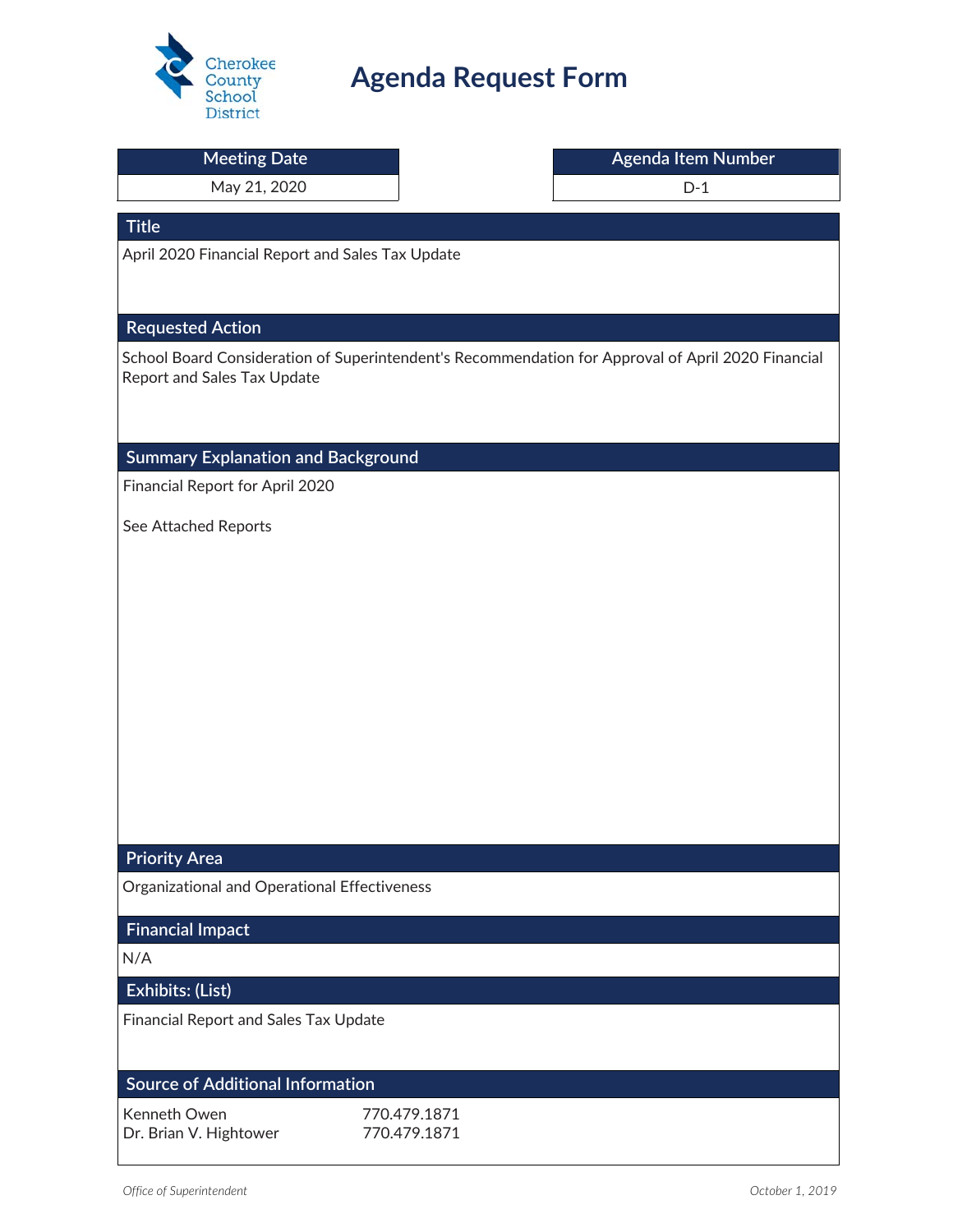#### CHEROKEE COUNTY BOARD OF EDUCATION

Dr. Brian V. Hightower, Superintendent Kenneth Owen, Chief Financial Officer

### FINANCIAL REPORT APRIL 2020

#### General Fund

For the month ending April 30, 2020, the tenth month of the 2019-20 Fiscal Year, the School District's Operating Account (General Fund) has received \$355,127,536 in revenue (year-to-date) consisting of state funds of \$161,152,403 (69% of budget), \$181,392,835 local taxes (98% of budgeted amount), and other funds of \$12,582,298 (94% of budget). All operating expenditures of \$327,798,182 (76% of budget) are within the Board of Education's approved 2019-20 budget.

#### Building Fund/EdSPLOST Collections

The Capital Outlay Fund balance of \$45,203,489 as of April 30, 2020 reflects Special Purpose Local Option Sales Tax for Education (EdSPLOST) collections, proceeds of bond sales for capital outlay purposes, less bond refundings, transfers from the General Fund, bond issuance costs, and capital outlay expenses paid.

Cherokee County School District received \$3,504,562 in April 2020, for the month of March 2020, the 27th month of 60 monthly sales tax collections for the 2018-2022 EdSPLOST. Collections received were above projections (detail included) for the month by \$602,065 and above cumulative projections by \$17,671,876.

EdSPLOST collections are accumulated within the Building Fund to be used for specified capital outlay purchases (limited pay-as-you-go) and transferred to the Debt Service Fund at the appropriate time to meet annual bond obligations (January and July). Excess EdSPLOST collections above projections are used to meet critical capital outlay needs and/or transferred to the Debt Service Fund as a safeguard against future negative economic conditions, assuring the School District can meet future bond payments.

#### Debt Service Fund

The Debt Service Fund balance as of April 30, 2020 is \$74,794,933 representing funds accumulated from EdSPLOST collections, collections from the one mill of property tax approved by the School Board, interest earned from investments and Invested Sinking Fund earnings. The Invested Sinking Fund is attached to the Series 2010B Bond issuance and is structured to fully pay the annual debt service on the Series 2010B bonds through January 2028. Annual Debt Service payments are made in February and August of each year, according to the Debt Service Schedule published annually in the Cherokee County School District Budget Book.

#### Federal/State/Competitive Grants and School Nutrition Funds

The School Nutrition Fund Balance as of April 30, 2020 is \$6,896,474 and represents the difference between revenues from all sources and all expenditures. This amount is held in reserve to cover potential funding shortfalls or unexpected expenses.

Federal, State and Competitive grant funds are annually awarded to the School District based on funding formulas (Federal Title Programs) and/or program applications (State and competitive grants). As funds are expended, reimbursements are sought from the various programs. Local funds are not intended to cover shortfalls within grant programs nor are grants intended to carry a fund balance.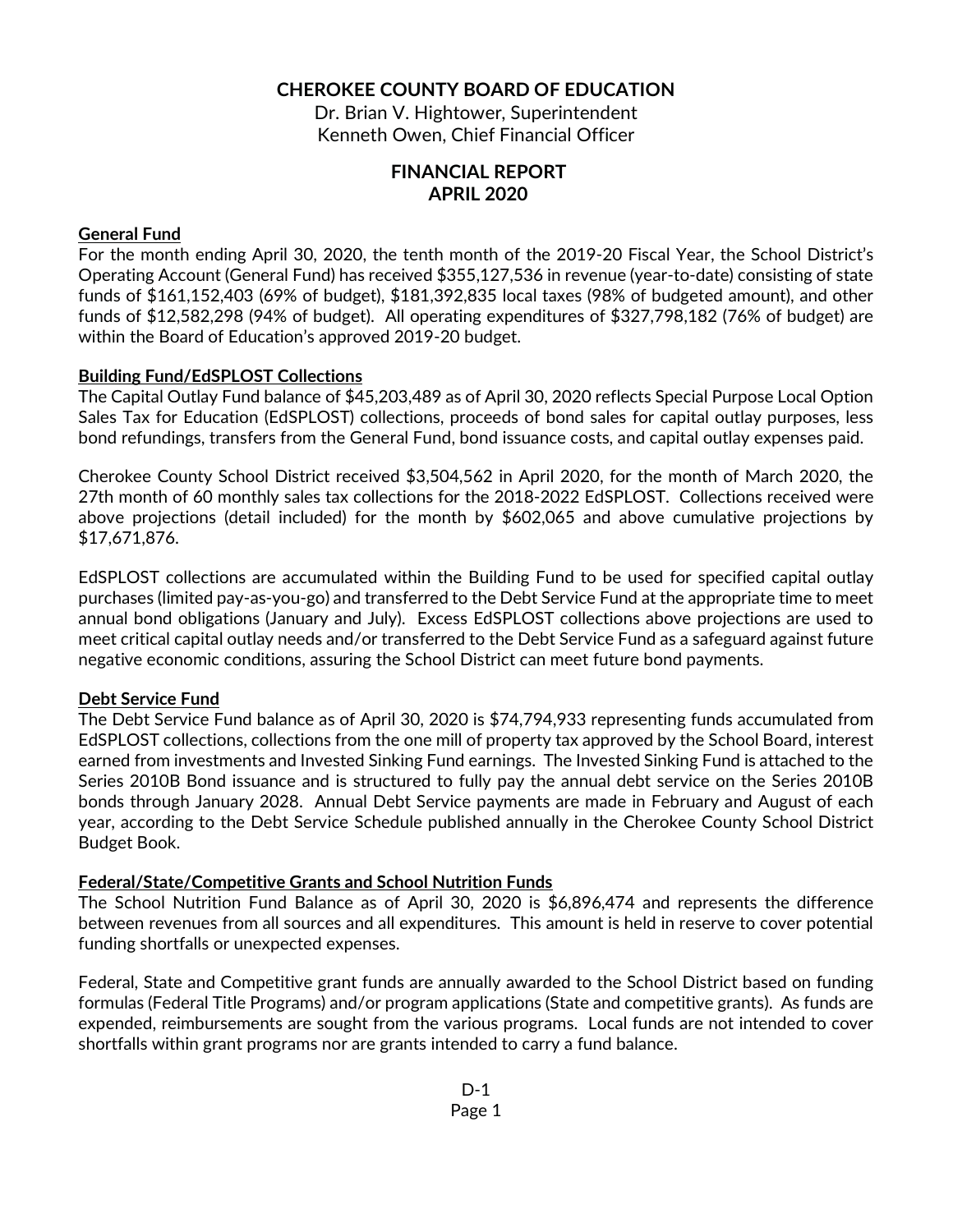|                                                     | <b>GENERAL</b><br><b>FUND</b> |             | <b>BALANCE SHEET</b><br><b>DEBT SERVICE</b><br><b>FUND</b> |                            | <b>BUILDING</b><br><b>FUND</b> |                          | <b>FED FUNDS</b><br><b>AND SCHOOL</b><br><b>NUTRITION</b> |            | <b>TOTAL</b>      |
|-----------------------------------------------------|-------------------------------|-------------|------------------------------------------------------------|----------------------------|--------------------------------|--------------------------|-----------------------------------------------------------|------------|-------------------|
| <b>ASSETS</b>                                       |                               |             |                                                            |                            |                                |                          |                                                           |            |                   |
| Cash                                                | \$                            | 92,955,861  | \$                                                         | 54,473,061                 | \$                             | 45,226,009               | \$                                                        | 3,100,471  | \$ 195,755,402    |
| Investments                                         |                               | 1,015,007   |                                                            | 20.321.872                 |                                | $\overline{a}$           |                                                           | - 1        | 21,336,879        |
| Inventory                                           |                               | 263,629     |                                                            |                            |                                |                          |                                                           | 787,412    | 1,051,041         |
| <b>Accounts Receivable</b>                          |                               | 619,382     |                                                            | $\overline{\phantom{a}}$   |                                | $\overline{\phantom{a}}$ |                                                           | 4,655,478  | 5,274,860         |
| <b>TOTAL ASSETS</b>                                 | \$                            | 94,853,879  | \$                                                         | 74,794,933                 | \$                             | 45,226,009               | \$                                                        | 8,543,361  | \$<br>223,418,182 |
| <b>IABILITIES</b>                                   |                               |             |                                                            |                            |                                |                          |                                                           |            |                   |
| Salaries and Benefits Payable                       | \$                            | 12,131,326  | \$                                                         |                            | \$                             |                          | \$                                                        | 981,432    | \$<br>13,112,758  |
| Accounts Payable                                    |                               | 203,750     |                                                            | $\sim$                     |                                | 22,520                   |                                                           | 665,455    | 891,725           |
| <b>FUND BALANCE</b>                                 |                               |             |                                                            |                            |                                |                          |                                                           |            |                   |
| <b>Fund Balance 4/30/2020</b>                       |                               | 82,518,803  |                                                            | 74,794,933                 |                                | 45,203,489               |                                                           | 6,896,474  | 209,413,699       |
| <b>TOTAL LIABILITIES AND</b><br><b>FUND BALANCE</b> | \$                            | 94,853,879  | \$                                                         | 74.794.933                 | \$                             | 45,226,009               | \$                                                        | 8,543,361  | \$<br>223,418,182 |
|                                                     |                               |             |                                                            | <b>REVENUE AND EXPENSE</b> |                                |                          |                                                           |            |                   |
| Revenue                                             | \$                            | 355,127,536 | \$                                                         | 38,818,944                 |                                | \$74,576,911             | \$                                                        | 26,259,126 | \$494,782,517     |
| Expense                                             |                               | 327,798,182 |                                                            | 36,859,544                 |                                | 43,636,605               |                                                           | 26,128,025 | 434,422,356       |
| Excess Revenue over Expense                         |                               | 27,329,354  |                                                            | 1,959,400                  |                                | 30,940,306               |                                                           | 131,101    | \$<br>60,360,161  |
| BEGINNING FUND BALANCE 7/01/2019                    |                               | 55,189,449  |                                                            | 72,835,533                 |                                | 14,263,183               |                                                           | 6,765,373  | 149,053,538       |
| ENDING FUND BALANCE 4/30/2020                       | \$                            | 82,518,803  | \$                                                         | 74,794,933                 | \$                             | 45,203,489               | \$                                                        | 6,896,474  | \$ 209,413,699    |

#### Cherokee County School District FINANCIAL REPORT

D-1 Page 2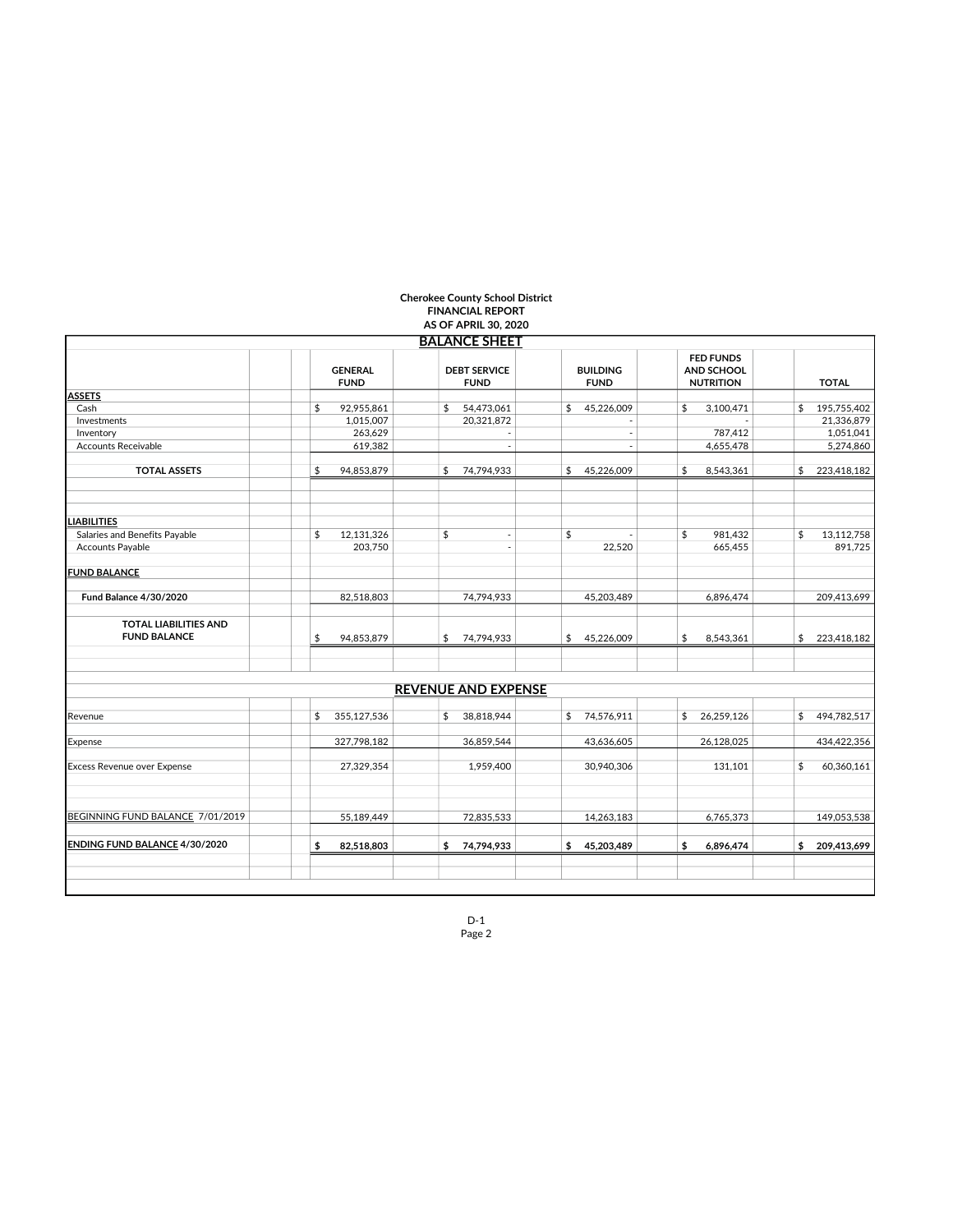|                                                  | JUIY 1, 2019 to April 30, 2020 |                   |                         |                |  |  |
|--------------------------------------------------|--------------------------------|-------------------|-------------------------|----------------|--|--|
| <b>Description</b>                               | 2019-20 Budget                 | Year to Date      | <b>Available Budget</b> |                |  |  |
|                                                  |                                |                   |                         |                |  |  |
| Revenue                                          |                                |                   |                         |                |  |  |
| Federal                                          | \$<br>168,238                  | \$<br>131,878     | \$                      | 36.360         |  |  |
| Local                                            | 184,402,912                    | 181,392,835       |                         | 3,010,077      |  |  |
| State                                            | 232,765,766                    | 161,152,403       |                         | 71,613,363     |  |  |
| Other                                            | 3,490,472                      | 2.700.420         |                         | 790.052        |  |  |
| Tan                                              | 9,750,000                      | 9,750,000         |                         |                |  |  |
| <b>Total Revenue</b>                             | \$<br>430,577,388              | 355.127.536       | \$                      | 75.449.852     |  |  |
| <b>Expense</b>                                   |                                |                   |                         |                |  |  |
| <b>Instructional Services</b>                    | \$<br>289,098,233              | \$<br>215,960,298 | \$                      | 73,137,935     |  |  |
| <b>Pupil Services</b>                            | 17.150.954                     | 13,076,683        |                         | 4,074,271      |  |  |
| Improvement of Instructional Services            | 14,544,707                     | 12,176,424        |                         | 2,368,283      |  |  |
| <b>Instructional Staff Training</b>              | 486,551                        | 478,452           |                         | 8.099          |  |  |
| <b>Educational Media Services</b>                | 5,213,589                      | 3,936,693         |                         | 1,276,896      |  |  |
| <b>General Administration</b>                    | 3,092,156                      | 2,749,692         |                         | 342,464        |  |  |
| <b>School Administration</b>                     | 26,938,663                     | 21,862,390        |                         | 5,076,273      |  |  |
| <b>Support Services - Business</b>               | 2,887,636                      | 2,345,727         |                         | 541,909        |  |  |
| Maintenance & Operation of Plant                 | 30,788,776                     | 22,142,681        |                         | 8,646,095      |  |  |
| <b>Student Transportation Services</b>           | 22,700,754                     | 18,232,545        |                         | 4,468,209      |  |  |
| Support Services - Central                       | 4,860,206                      | 4,018,643         |                         | 841,563        |  |  |
| Facilities Acquisition and Construction Services | 317,155                        | 274,577           |                         | 42,578         |  |  |
| <b>Outgoing Transfers</b>                        | 1,777,096                      | 750,000           |                         | 1,027,096      |  |  |
| Debt Service                                     | 9,777,659                      | 9,793,377         |                         | (15,718)       |  |  |
| <b>Total Expense</b>                             | \$<br>429,634,135              | \$<br>327,798,182 | \$                      | 101,835,953    |  |  |
| <b>Excess Revenue over Expense</b>               | \$<br>943,253                  | \$<br>27,329,354  | \$                      | (26, 386, 101) |  |  |

#### General Fund Comparison of Budget to Actual July 1, 2019 to April 30, 2020

D-1 Page 3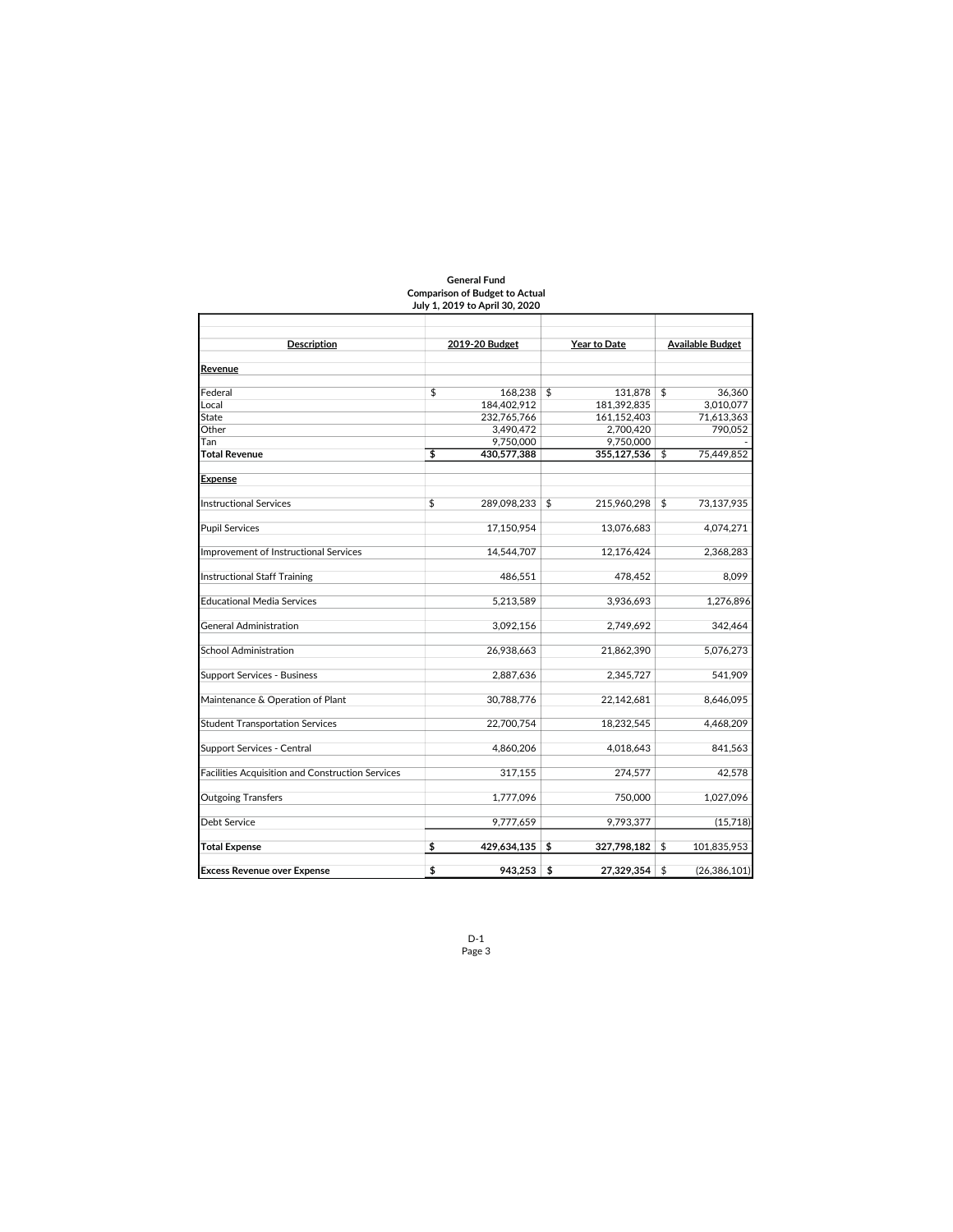# 1% SALES TAX (2018-2022) COMPARISON OF COLLECTIONS THROUGH APRIL 2020

| <b>REPORTING</b><br><b>MONTH</b> | 60 MONTH<br><b>COLLECTION</b><br><b>PERIOD</b> |    | <b>PROJECTED</b><br><b>COLLECTIONS</b> |  | <b>BOE 1%</b><br><b>COLLECTIONS</b> | <b>DIFFERENCE</b><br><b>BETWEEN ACTUAL</b><br><b>AND PROJECTED</b><br><b>COLLECTIONS</b> |         |  |
|----------------------------------|------------------------------------------------|----|----------------------------------------|--|-------------------------------------|------------------------------------------------------------------------------------------|---------|--|
| February 2018                    | <b>January 2018 (1)</b>                        | \$ | 2,482,396                              |  | 2,974,362                           | \$                                                                                       | 491,966 |  |
| <b>March 2018</b>                | <b>February 2018 (2)</b>                       |    | 2,569,511                              |  | 2,610,220                           |                                                                                          | 40,709  |  |
| April 2018                       | March 2018 (3)                                 |    | 2,735,881                              |  | 3,482,968                           |                                                                                          | 747,087 |  |
| May 2018                         | April 2018 (4)                                 |    | 2,726,393                              |  | 3,174,263                           |                                                                                          | 447,870 |  |
| <b>June 2018</b>                 | May 2018 (5)                                   |    | 2,796,817                              |  | 3,361,741                           |                                                                                          | 564,924 |  |
| <b>July 2018</b>                 | June 2018 (6)                                  |    | 2,841,541                              |  | 3,476,673                           |                                                                                          | 635,132 |  |
| August 2018                      | July 2018 (7)                                  |    | 2,871,634                              |  | 3,479,906                           |                                                                                          | 608,272 |  |
| September 2018                   | August 2018 (8)                                |    | 2,818,552                              |  | 3,380,345                           |                                                                                          | 561,793 |  |
| October 2018                     | September 2018 (9)                             |    | 2,792,606                              |  | 3,108,962                           |                                                                                          | 316,356 |  |
| November 2018                    | October 2018 (10)                              |    | 2,736,315                              |  | 3,627,964                           |                                                                                          | 891,649 |  |
| December 2018                    | November 2018 (11)                             |    | 2,906,999                              |  | 3,499,055                           |                                                                                          | 592,056 |  |
| January 2019                     | December 2018 (12)                             |    | 3,588,310                              |  | 4,145,833                           |                                                                                          | 557,523 |  |
| February 2019                    | January 2019 (13)                              |    | 2,556,868                              |  | 3,278,360                           |                                                                                          | 721,492 |  |
| March 2019                       | February 2019 (14)                             |    | 2,646,596                              |  | 3,135,700                           |                                                                                          | 489,104 |  |
| April 2019                       | March 2019 (15)                                |    | 2,817,958                              |  | 3,559,057                           |                                                                                          | 741,099 |  |
| May 2019                         | April 2019 (16)                                |    | 2,808,185                              |  | 3,717,585                           |                                                                                          | 909,400 |  |
| <b>June 2019</b>                 | May 2019 (17)                                  |    | 2,880,722                              |  | 3,800,003                           |                                                                                          | 919,281 |  |
| <b>July 2019</b>                 | June 2019 (18)                                 |    | 2,926,787                              |  | 3,621,310                           |                                                                                          | 694,523 |  |
| August 2019                      | July 2019 (19)                                 |    | 2,957,783                              |  | 3,871,832                           |                                                                                          | 914,049 |  |
| September 2019                   | August 2019 (20)                               |    | 2,903,109                              |  | 3,627,866                           |                                                                                          | 724,757 |  |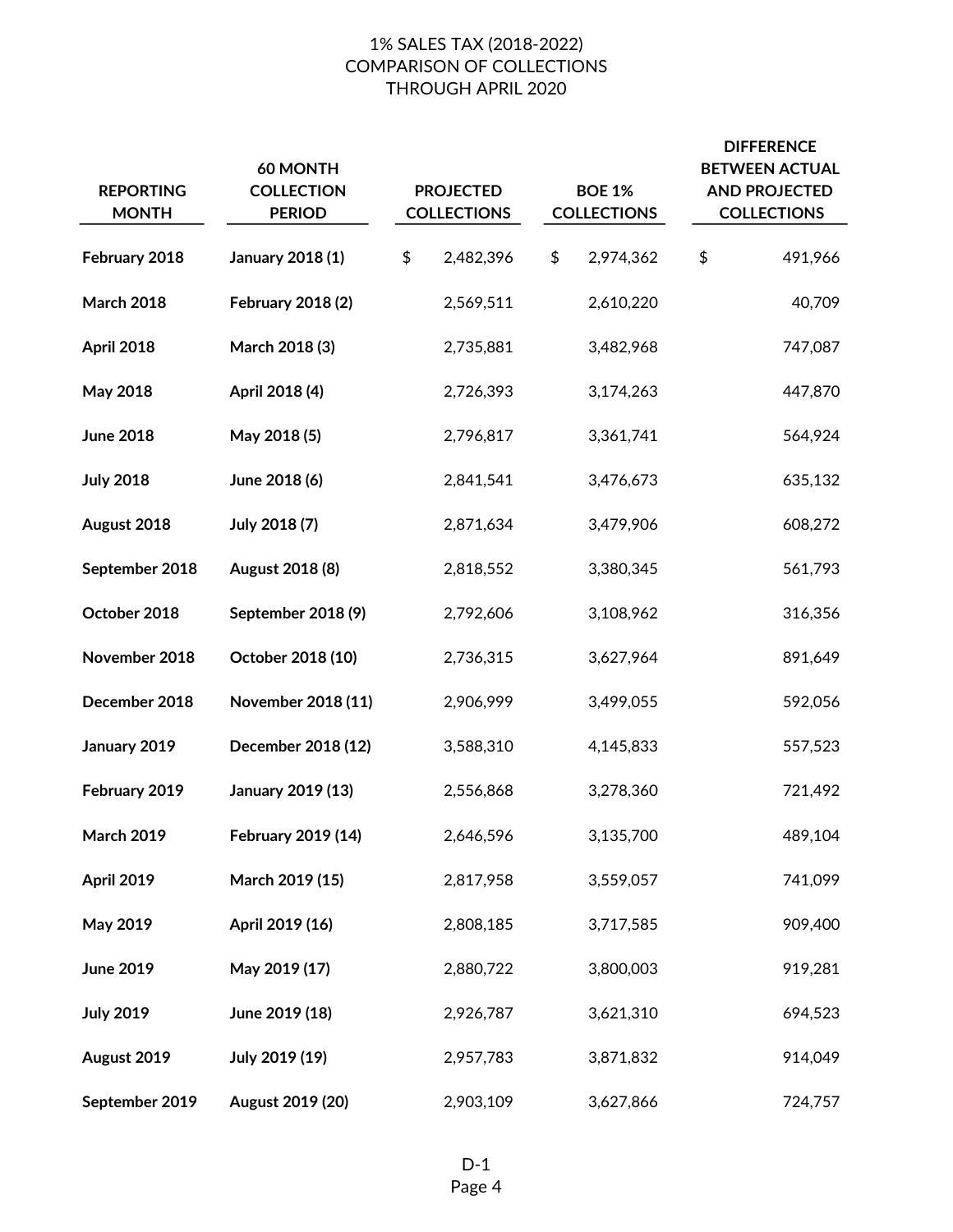# 1% SALES TAX (2018-2022) COMPARISON OF COLLECTIONS THROUGH APRIL 2020

|                                  | 60 MONTH                           |                                        |                                     | <b>DIFFERENCE</b><br><b>BETWEEN ACTUAL</b> |
|----------------------------------|------------------------------------|----------------------------------------|-------------------------------------|--------------------------------------------|
| <b>REPORTING</b><br><b>MONTH</b> | <b>COLLECTION</b><br><b>PERIOD</b> | <b>PROJECTED</b><br><b>COLLECTIONS</b> | <b>BOE 1%</b><br><b>COLLECTIONS</b> | <b>AND PROJECTED</b><br><b>COLLECTIONS</b> |
| October 2019                     | September 2019 (21)                | 2,876,384                              | 3,587,669                           | 711,285                                    |
| November 2019                    | October 2019 (22)                  | 2,818,405                              | 3,686,737                           | 868,332                                    |
| December 2019                    | November 2019 (23)                 | 2,994,209                              | 3,760,601                           | 766,392                                    |
| January 2020                     | December 2019 (24)                 | 3,695,959                              | 4.469.659                           | 773,700                                    |
| February 2020                    | January 2020 (25)                  | 2,633,574                              | 3,457,342                           | 823,768                                    |
| <b>March 2020</b>                | February 2020 (26)                 | 2,725,994                              | 3,283,286                           | 557,292                                    |
| April 2020                       | March 2020 (27)                    | 2,902,497                              | 3,504,562                           | 602,065                                    |
|                                  |                                    | 77,011,985                             | \$<br>94,683,861                    | \$<br>17,671,876                           |